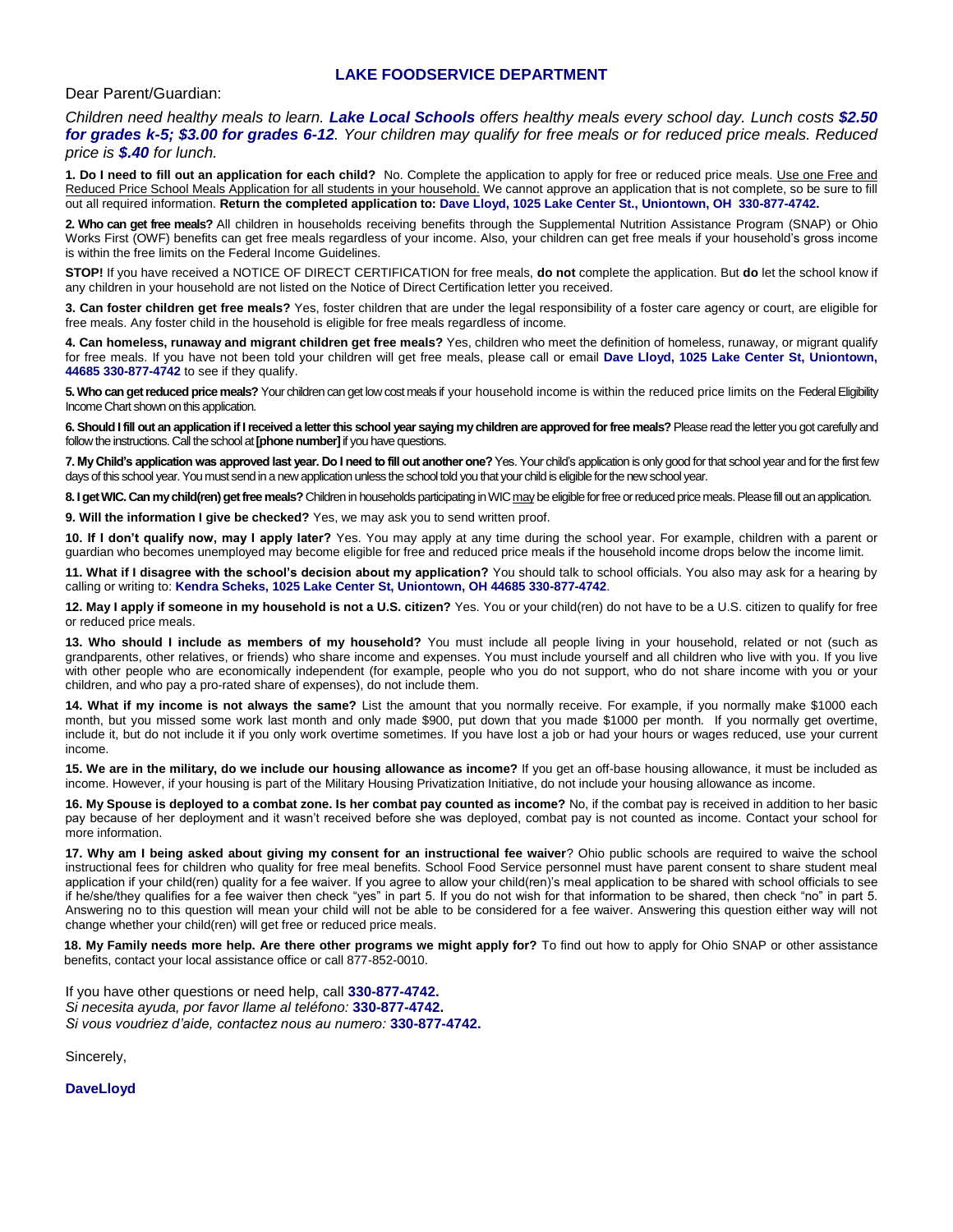# **INSTRUCTIONS FOR APPLYING**

## *A HOUSEHOLD MEMBER IS ANY CHILD OR ADULT LIVING WITH YOU*

#### **IF YOUR HOUSEHOLD RECEIVES BENEFITS FROM THE SUPPLEMENTAL NUTRITION ASSISTANCE PROGRAM (SNAP) OR OHIO WORKS FIRST (OWF), FOLLOW THESE INSTRUCTIONS:**

**Part 1:** List all household members and the school name and school grade level for each child.

**Part 2:** List the 10-digit case number for any household member (including adults) receiving SNAP or OWF benefits.

**Part 3:** Skip this part.

**Part 4:** Skip this part.

**Part 5:** Answer yes or no and sign your name if you would like the application to be checked by school officials to determine if the child(ren) qualifies for a school instructional fee waiver.

**Part 6:** Sign the form. The last four digits of a Social Security Number are **not** necessary.

**Part 7:** Answer this question if you choose to.

#### **IF NO ONE IN YOUR HOUSEHOLD GETS SNAP OR OWF BENEFITS AND IF ANY CHILD IN YOUR HOUSEHOLD IS HOMELESS, A MIGRANT OR RUNAWAY, FOLLOW THESE INSTRUCTIONS:**

**Part 1:** List all household members and the school name and school grade level for each child.

**Part 2:** Skip this part.

**Part 3:** If any child you are applying for is homeless, migrant, or a runaway, check the appropriate box and call Dave Lloyd.

Part 4: Complete only if a child in your household isn't eligible under Part 3. See Instruction for All Other Households.

Part 5: Answer yes or no and sign your name if you would like the application to be checked by school officials to determine if the child(ren) qualifies for a school instructional fee waiver.

**Part 6:** Sign the form. The last four digits of a Social Security Number are **not** necessary if you didn't need to fill in part 4. **Part 7:** Answer this question if you choose to.

### **IF YOU ARE APPLYING FOR A FOSTER CHILD, FOLLOW THESE INSTRUCTIONS:**

#### **If all children in the household are foster children:**

**Part 1:** List all foster children and the school name and school grade level for each child. Check the box indicating the child is a foster child.

**Part 2:** Skip this part.

**Part 3:** Skip this part.

**Part 4:** Skip this part.

**Part 5:** Answer yes or no and sign your name if you would like the application to be checked by school officials to determine if the child(ren) qualifies for a school instructional fee waiver.

**Part 6:** Sign the form. The last four digits of a Social Security Number are **not** necessary.

**Part 7:** Answer this question if you choose to.

**If some of the children in the household are foster children:**

**Part 1:** List all household members and the school name and school grade level for each child. For any person, including children, with no income, you must check the "No Income" box. Check the box if the child is a foster child.

**Part 2:** If the household does not have a 10-digit SNAP or OWF case number, skip this part.

**Part 3:** If any child you are applying for is homeless, migrant, or a runaway check the appropriate box and call Dave Lloyd, 330-877- 4742. If not, skip this part.

**Part 4:** Follow these instructions to report total household income from this month or last month.

- **Box 1–Name:** List all household members with income.
	- **Box 2** –**Gross Income and How Often It Was Received:** For each household member, list each type of income received for the month. Check the box to tell us how often the person receives the income—weekly, every other week, twice a month, or monthly. For earnings, be sure to list the **gross income,** not the take-home pay. Gross income is the amount earned *before* taxes and other deductions. You should be able to find it on your pay stub or your boss can tell you. For other income, list the amount and check the box to tell us how often each person got for the month from welfare, child support, alimony, pensions, retirement, Social Security, Supplemental Security Income (SSI), Veteran's benefits (VA benefits), and disability benefits. Under *All Other Income*, list Worker's Compensation, unemployment or strike benefits, regular contributions from people who do not live in your household, and any other income. Do not include income from SNAP, FDPIR, WIC, Federal education benefits and foster payments received by the family from the placing agency. For ONLY the self-employed, under *Earnings from Work*, report income after expenses. This is for your business, farm, or rental property. If you are in the Military Privatized Housing Initiative or get combat pay, do not include these allowances as income.

Part 5: Answer yes or no and sign your name if you would like the application to be checked by school officials to determine if the child(ren) qualifies for a school instructional fee waiver.

Part 6: Adult household member must sign the form and list the last four digits of their Social Security Number (or mark the box if s/he doesn't have one).

**Part 7:** Answer this question, if you choose.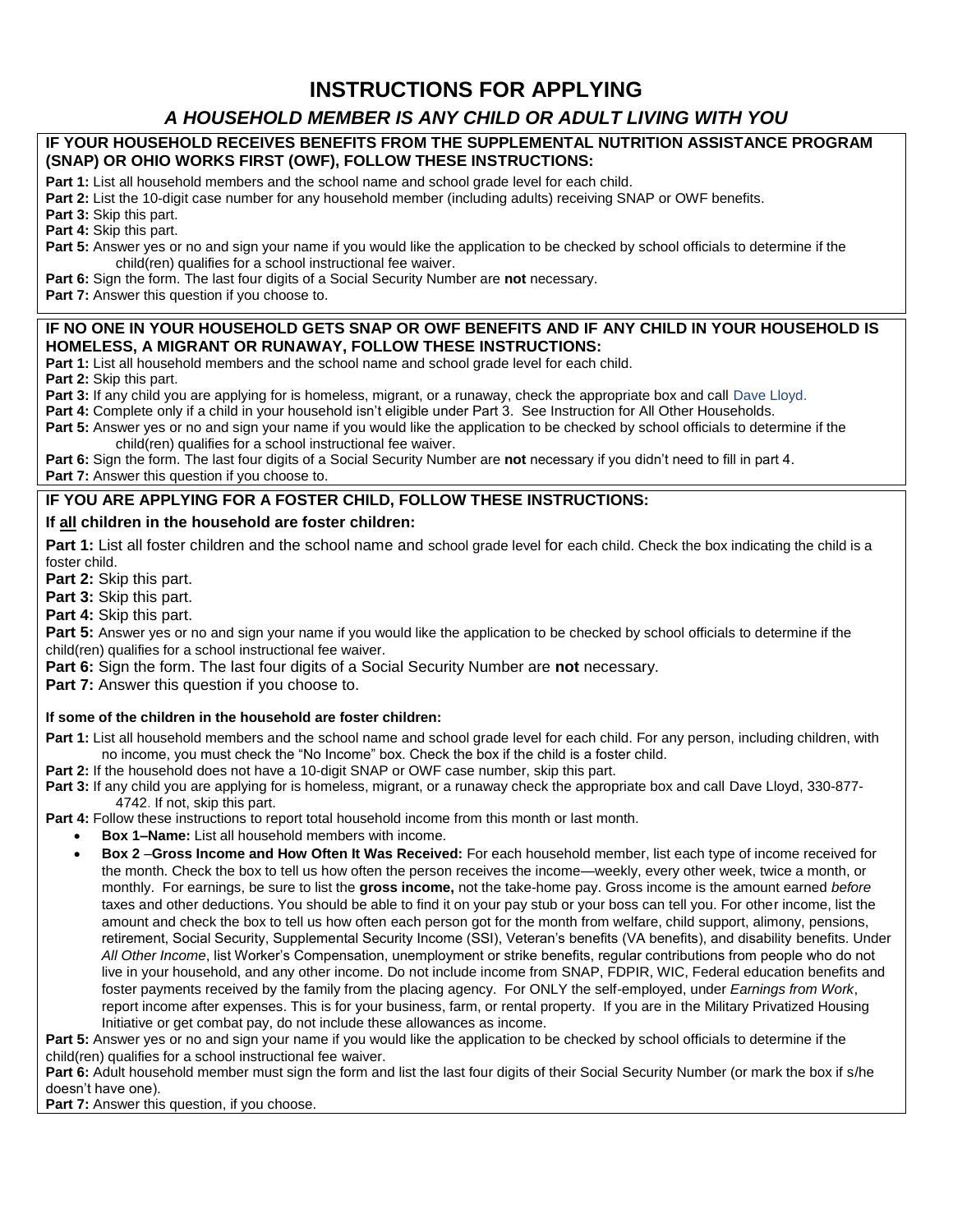### **ALL OTHER HOUSEHOLDS, INCLUDING WIC HOUSEHOLDS, FOLLOW THESE INSTRUCTIONS:**

Part 1: List all household members and the school name and school grade level for each child. For any person, including children, with no income, you must check the "No Income Box".

- **Part 2:** If the household does not have a 10-digit SNAP or OWF case number, skip this part.
- Part 3: If any child you are applying for is homeless, migrant, or a runaway check the appropriate box and call Dave Lloyd, 330-877-4742. If not, skip this part.

**Part 4:** Follow these instructions to report total household income from this month or last month.

- **Box 1–Name:** List all household members with income.
- **Box 2** –**Gross Income and How Often It Was Received:** For each household member, list each type of income received for the month. Check the box to tell us how often the person receives the income—weekly, every other week, twice a month, or monthly. For earnings, be sure to list the **gross income,** not the take-home pay. Gross income is the amount earned *before* taxes and other deductions. You should be able to find it on your pay stub or your boss can tell you. For other income, list the amount and check the box to tell us how often each person got for the month from welfare, child support, alimony, pensions, retirement, Social Security, Supplemental Security Income (SSI), Veteran's benefits (VA benefits), and disability benefits. Under *All Other Income*, list Worker's Compensation, unemployment or strike benefits, regular contributions from people who do not live in your household, and any other income. Do not include income from SNAP, FDPIR, WIC, Federal education benefits and foster payments received by the family from the placing agency. For ONLY the self-employed, under *Earnings from Work*, report income after expenses. This is for your business, farm, or rental property. If you are in the Military Privatized Housing Initiative or get combat pay, do not include these allowances as income.
- Part 5: Answer yes or no and sign your name if you would like the application to be checked by school officials to determine if the child(ren) qualifies for a school instructional fee waiver.
- Part 6: An adult household member must sign the form and list the last four digits of his or her Social Security Number (or mark the box if s/he doesn't have one).

**Part 7:** Answer this question if you choose to.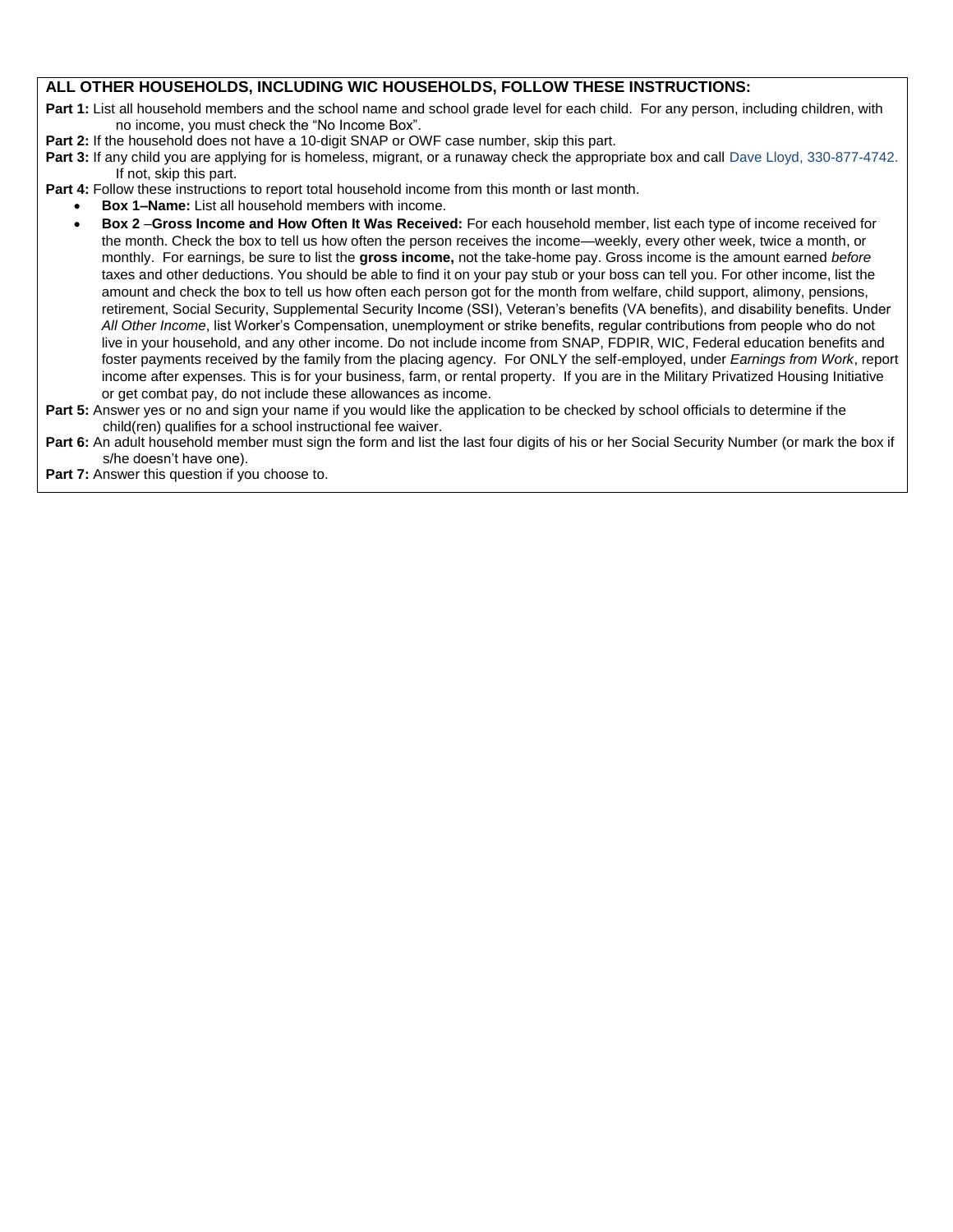## **2014-2015 FREE AND REDUCED PRICE SCHOOL MEALS FAMILY APPLICATION**

|                                                                                                                                                                                                                                                                                                                                                                                                                                                                                                                                                                                                                                               | <b>Part 1. ALL HOUSEHOLD MEMBERS</b>                                                                          |       |                  |               |         |                                                                                                                                                                         |                  |               |               |         |                                                                        |        |                                       |               |         |                                                                                                     |             |
|-----------------------------------------------------------------------------------------------------------------------------------------------------------------------------------------------------------------------------------------------------------------------------------------------------------------------------------------------------------------------------------------------------------------------------------------------------------------------------------------------------------------------------------------------------------------------------------------------------------------------------------------------|---------------------------------------------------------------------------------------------------------------|-------|------------------|---------------|---------|-------------------------------------------------------------------------------------------------------------------------------------------------------------------------|------------------|---------------|---------------|---------|------------------------------------------------------------------------|--------|---------------------------------------|---------------|---------|-----------------------------------------------------------------------------------------------------|-------------|
| Names of all household members                                                                                                                                                                                                                                                                                                                                                                                                                                                                                                                                                                                                                | Name of school and school grade level for each<br>child/or indicate "NA" if child is not in school.<br>School |       |                  |               |         | Check if a foster child (legal responsibility of<br>welfare agency or court)<br>*If all children listed below are foster children,<br>skip to Part 5 to sign this form. |                  |               |               |         |                                                                        |        | Check if<br>No.                       |               |         |                                                                                                     |             |
| (First, Middle Initial, Last)                                                                                                                                                                                                                                                                                                                                                                                                                                                                                                                                                                                                                 |                                                                                                               |       |                  |               |         | Grade                                                                                                                                                                   |                  |               |               |         |                                                                        |        |                                       |               |         |                                                                                                     | Income<br>⊔ |
|                                                                                                                                                                                                                                                                                                                                                                                                                                                                                                                                                                                                                                               |                                                                                                               |       |                  |               |         |                                                                                                                                                                         |                  |               |               |         |                                                                        | П      |                                       |               |         |                                                                                                     | □           |
|                                                                                                                                                                                                                                                                                                                                                                                                                                                                                                                                                                                                                                               |                                                                                                               |       |                  |               |         |                                                                                                                                                                         |                  |               |               |         |                                                                        |        |                                       |               |         |                                                                                                     | $\Box$      |
|                                                                                                                                                                                                                                                                                                                                                                                                                                                                                                                                                                                                                                               |                                                                                                               |       |                  |               |         |                                                                                                                                                                         |                  |               |               |         |                                                                        | $\Box$ |                                       |               |         |                                                                                                     | □           |
|                                                                                                                                                                                                                                                                                                                                                                                                                                                                                                                                                                                                                                               |                                                                                                               |       |                  |               |         |                                                                                                                                                                         |                  |               |               |         |                                                                        |        |                                       |               |         |                                                                                                     | ⊔           |
|                                                                                                                                                                                                                                                                                                                                                                                                                                                                                                                                                                                                                                               |                                                                                                               |       |                  |               |         |                                                                                                                                                                         |                  |               |               |         |                                                                        |        |                                       |               |         |                                                                                                     | □           |
|                                                                                                                                                                                                                                                                                                                                                                                                                                                                                                                                                                                                                                               |                                                                                                               |       |                  |               |         |                                                                                                                                                                         |                  |               |               |         |                                                                        |        |                                       |               |         |                                                                                                     | $\Box$      |
| Part 2. BENEFITS: If any member of your household receives Supplemental Nutrition Assistance Program (SNAP, formally Food Stamps) or Ohio<br>Works First (OWF) benefits, provide the name and 10-digit case number for the person who receives benefits and skip to Part 5. If no one<br>receives these benefits, skip to Part 3.<br>NAME:<br>10-DIGIT CASE NUMBER:                                                                                                                                                                                                                                                                           |                                                                                                               |       |                  |               |         |                                                                                                                                                                         |                  |               |               |         |                                                                        |        |                                       |               |         |                                                                                                     |             |
| Part 3. If any child you are applying for is homeless, migrant, or a runaway check the appropriate box and call Dave Lloyd, 330-877-<br>Homeless $\Box$ Migrant $\Box$ Runaway $\Box$<br>4742.<br>Part 4. TOTAL HOUSEHOLD GROSS INCOME (before deductions). List all income on the same line as the person who receives it. Check the                                                                                                                                                                                                                                                                                                         |                                                                                                               |       |                  |               |         |                                                                                                                                                                         |                  |               |               |         |                                                                        |        |                                       |               |         |                                                                                                     |             |
| box for how often it is received. Record each income only once.                                                                                                                                                                                                                                                                                                                                                                                                                                                                                                                                                                               |                                                                                                               |       |                  |               |         |                                                                                                                                                                         |                  |               |               |         |                                                                        |        |                                       |               |         |                                                                                                     |             |
|                                                                                                                                                                                                                                                                                                                                                                                                                                                                                                                                                                                                                                               | 2. GROSS INCOME AND HOW OFTEN IT WAS RECEIVED                                                                 |       |                  |               |         |                                                                                                                                                                         |                  |               |               |         |                                                                        |        |                                       |               |         |                                                                                                     |             |
| 1. NAME<br>(List all household members with income)                                                                                                                                                                                                                                                                                                                                                                                                                                                                                                                                                                                           | Earnings<br>from work<br>before<br>deductions                                                                 | eekly | 2 Weeks<br>Every | Twice Monthly | Monthly | Welfare,<br>child<br>support,<br>alimony                                                                                                                                | eekly<br>$\zeta$ | Every 2 Weeks | Twice Monthly | Monthly | Pensions,<br>retirement,<br>Social<br>Security,<br>SSI, VA<br>benefits | Weekly | Weeks<br>$\boldsymbol{\sim}$<br>Every | Twice Monthly | Monthly | All Other Income<br>(indicate frequency,<br>such as "weekly"<br>"monthly" "quarterly"<br>"annually" |             |
| (Example) Jane Smith                                                                                                                                                                                                                                                                                                                                                                                                                                                                                                                                                                                                                          | \$200                                                                                                         |       | ⊠∣⊡              |               |         | \$150                                                                                                                                                                   |                  | $\boxtimes$   |               |         | \$0                                                                    |        |                                       |               |         | \$50.00/quarterly                                                                                   |             |
|                                                                                                                                                                                                                                                                                                                                                                                                                                                                                                                                                                                                                                               | \$                                                                                                            |       |                  |               | Π \$    |                                                                                                                                                                         |                  |               |               |         | 11\$                                                                   |        |                                       |               |         | \$                                                                                                  |             |
|                                                                                                                                                                                                                                                                                                                                                                                                                                                                                                                                                                                                                                               | \$                                                                                                            |       |                  |               |         | \$                                                                                                                                                                      |                  |               |               |         | 1\$                                                                    |        |                                       |               |         | \$                                                                                                  |             |
|                                                                                                                                                                                                                                                                                                                                                                                                                                                                                                                                                                                                                                               | \$                                                                                                            |       |                  |               |         | l\$                                                                                                                                                                     |                  |               |               |         | 15                                                                     |        |                                       |               |         | \$                                                                                                  |             |
|                                                                                                                                                                                                                                                                                                                                                                                                                                                                                                                                                                                                                                               | \$                                                                                                            |       |                  |               |         | \$                                                                                                                                                                      |                  |               |               |         | 11 \$                                                                  |        |                                       |               |         | \$                                                                                                  |             |
|                                                                                                                                                                                                                                                                                                                                                                                                                                                                                                                                                                                                                                               |                                                                                                               |       |                  |               |         |                                                                                                                                                                         |                  |               |               |         |                                                                        |        |                                       |               |         |                                                                                                     |             |
|                                                                                                                                                                                                                                                                                                                                                                                                                                                                                                                                                                                                                                               | \$                                                                                                            |       |                  |               |         | ] \$                                                                                                                                                                    |                  |               |               |         | 11\$                                                                   |        |                                       |               |         | \$                                                                                                  |             |
| Part 5. SCHOOL INSTRUCTIONAL FEE WAIVER ADULT CONSENT: Your child(ren) may qualify for a waiver of their school instructional fees.<br>We must have your permission to share your meal application information with school officials if your child(ren) qualifies for a fee waiver.<br>Answering this question will not change whether your children will get free or reduced price meals.<br>Please check a box: □Yes I agree to have my meal application used to determine if my child(ren) qualify for a fee waiver.<br>$\Box$ No, I do not agree to have my meal application used to determine if my child(ren) qualify for a fee waiver. |                                                                                                               |       |                  |               |         |                                                                                                                                                                         |                  |               |               |         |                                                                        |        |                                       |               |         |                                                                                                     |             |
|                                                                                                                                                                                                                                                                                                                                                                                                                                                                                                                                                                                                                                               |                                                                                                               |       |                  |               |         |                                                                                                                                                                         |                  |               |               |         |                                                                        |        |                                       |               |         |                                                                                                     |             |
| Part 6. SIGNATURE AND LAST FOUR DIGITS OF SOCIAL SECURITY NUMBER (ADULT MUST SIGN)                                                                                                                                                                                                                                                                                                                                                                                                                                                                                                                                                            |                                                                                                               |       |                  |               |         |                                                                                                                                                                         |                  |               |               |         |                                                                        |        |                                       |               |         |                                                                                                     |             |
| An adult household member must sign the application. If Part 4 is completed, the adult signing the form must also list the last four digits of<br>his or her Social Security Number or mark the "I do not have a Social Security Number" box. (See Privacy Act Statement on the back of this page.)                                                                                                                                                                                                                                                                                                                                           |                                                                                                               |       |                  |               |         |                                                                                                                                                                         |                  |               |               |         |                                                                        |        |                                       |               |         |                                                                                                     |             |
| I certify (promise) that all information on this application is true and that all income is reported. I understand that the school will get Federal funds<br>based on the information I give. I understand that school officials may verify (check) the information. I understand that deliberate misrepresentation<br>of the information may cause my children to lose meal benefits and I may be subject to prosecution under State and Federal statutes.<br>Date: _______________                                                                                                                                                          |                                                                                                               |       |                  |               |         |                                                                                                                                                                         |                  |               |               |         |                                                                        |        |                                       |               |         |                                                                                                     |             |
|                                                                                                                                                                                                                                                                                                                                                                                                                                                                                                                                                                                                                                               |                                                                                                               |       |                  |               |         |                                                                                                                                                                         |                  |               |               |         |                                                                        |        |                                       |               |         |                                                                                                     |             |
| Last four digits of your Social Security Number: __ _ _ _ _ _ D I do not have a Social Security Number                                                                                                                                                                                                                                                                                                                                                                                                                                                                                                                                        |                                                                                                               |       |                  |               |         |                                                                                                                                                                         |                  |               |               |         |                                                                        |        |                                       |               |         |                                                                                                     |             |
| Part 7. Children's ethnic and racial identities (optional)                                                                                                                                                                                                                                                                                                                                                                                                                                                                                                                                                                                    |                                                                                                               |       |                  |               |         |                                                                                                                                                                         |                  |               |               |         |                                                                        |        |                                       |               |         |                                                                                                     |             |
| Choose one or more (regardless of ethnicity):<br>Choose one ethnicity:                                                                                                                                                                                                                                                                                                                                                                                                                                                                                                                                                                        |                                                                                                               |       |                  |               |         |                                                                                                                                                                         |                  |               |               |         |                                                                        |        |                                       |               |         |                                                                                                     |             |
| □ Hispanic/Latino<br>□ Not Hispanic/Latino                                                                                                                                                                                                                                                                                                                                                                                                                                                                                                                                                                                                    | $\Box$ Asian<br>White                                                                                         |       |                  |               |         | L JAmerican Indian or Alaska Native                                                                                                                                     |                  |               |               |         | Native Hawaiian or other Pacific Islander                              |        |                                       |               |         | □ Black or African American                                                                         |             |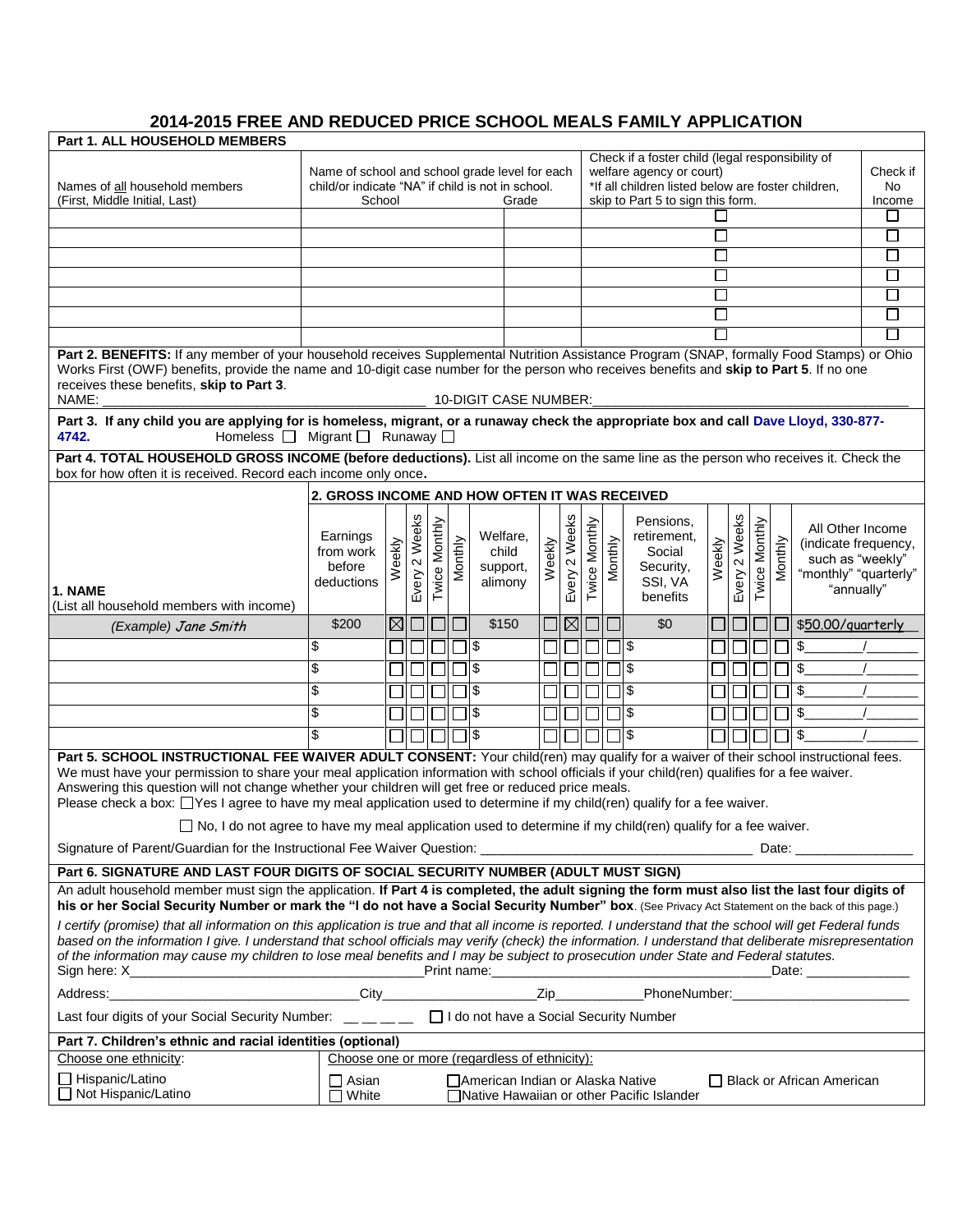| Don't fill out this part. This is for school use only.                                                                                                                                     |  |  |  |  |  |  |  |  |
|--------------------------------------------------------------------------------------------------------------------------------------------------------------------------------------------|--|--|--|--|--|--|--|--|
| Annual Income Conversion: Weekly x 52, Every 2 Weeks x 26, Twice A Month x 24 Monthly x 12                                                                                                 |  |  |  |  |  |  |  |  |
| Per: □ Week, □ Every 2 Weeks, □ Twice A Month, □ Month, □ Year<br>Household size:<br>Total Income:<br>Categorical Eligibility: Date Withdrawn: Eligibility: Free Reduced Denied<br>Reason: |  |  |  |  |  |  |  |  |
| Determining/Approval Official's Signature:<br>Date:                                                                                                                                        |  |  |  |  |  |  |  |  |
| Confirming Official's Signature:<br>Date:                                                                                                                                                  |  |  |  |  |  |  |  |  |
| Follow-up Official's Signature:<br>Date:                                                                                                                                                   |  |  |  |  |  |  |  |  |
| 2 <sup>nd</sup> Notice Sent:<br>If selected for Verification, Date Verification Notice Sent:<br>Response Date:<br>Results Sent:                                                            |  |  |  |  |  |  |  |  |
| Verification Result: No Change Free to Reduced Price<br>Reduced Price to Paid<br>Free to Paid<br>Reduced Price to Free                                                                     |  |  |  |  |  |  |  |  |

Your children may qualify for free or reduced-price meals if your household income falls at or below the limits on this chart.

| <b>INCOME ELIGIBILITY GUIDELINES</b> |          |         |        |  |  |  |  |  |
|--------------------------------------|----------|---------|--------|--|--|--|--|--|
| Household size                       | Yearly   | Monthly | Weekly |  |  |  |  |  |
| 1                                    | \$21,590 | \$1,800 | \$416  |  |  |  |  |  |
| $\overline{2}$                       | 29,101   | 2,426   | 560    |  |  |  |  |  |
| 3                                    | 36,612   | 3,051   | 705    |  |  |  |  |  |
| 4                                    | 44,123   | 3,677   | 849    |  |  |  |  |  |
| 5                                    | 51,634   | 4,303   | 993    |  |  |  |  |  |
| 6                                    | 59,145   | 4,929   | 1,138  |  |  |  |  |  |
| 7                                    | 66,656   | 5,555   | 1,282  |  |  |  |  |  |
| 8                                    | 74,167   | 6,181   | 1,427  |  |  |  |  |  |
| Each additional person:              | 7,511    | 626     | 145    |  |  |  |  |  |

#### **Privacy Act Statement: This explains how we will use the information you give us.**

The Richard B. Russell National School Lunch Act requires the information on this application. You do not have to give the information, but if you do not, we cannot approve your child for free or reduced price meals. You must include the last four digits of the social security number of the adult household member who signs the application. The social security number is not required when you apply on behalf of a foster child or you list a Supplemental Nutrition Assistance Program (SNAP), Temporary Assistance for Needy Families (TANF) Program or Food Distribution Program on Indian Reservations (FDPIR) case number or other FDPIR identifier for your child or when you indicate that the adult household member signing the application does not have a social security number. We will use your information to determine if your child is eligible for free or reduced price meals, and for administration and enforcement of the lunch and breakfast programs.

We *may* share your eligibility information with education, health, and nutrition programs to help them evaluate, fund, or determine benefits for their programs, auditors for program reviews, and law enforcement officials to help them look into violations of program rules.

While disclosure of the last 4 digits of a social security number is voluntary the National School Lunch Act requires the last 4 digits of a social security number or an indication of "none" for approval of the application.